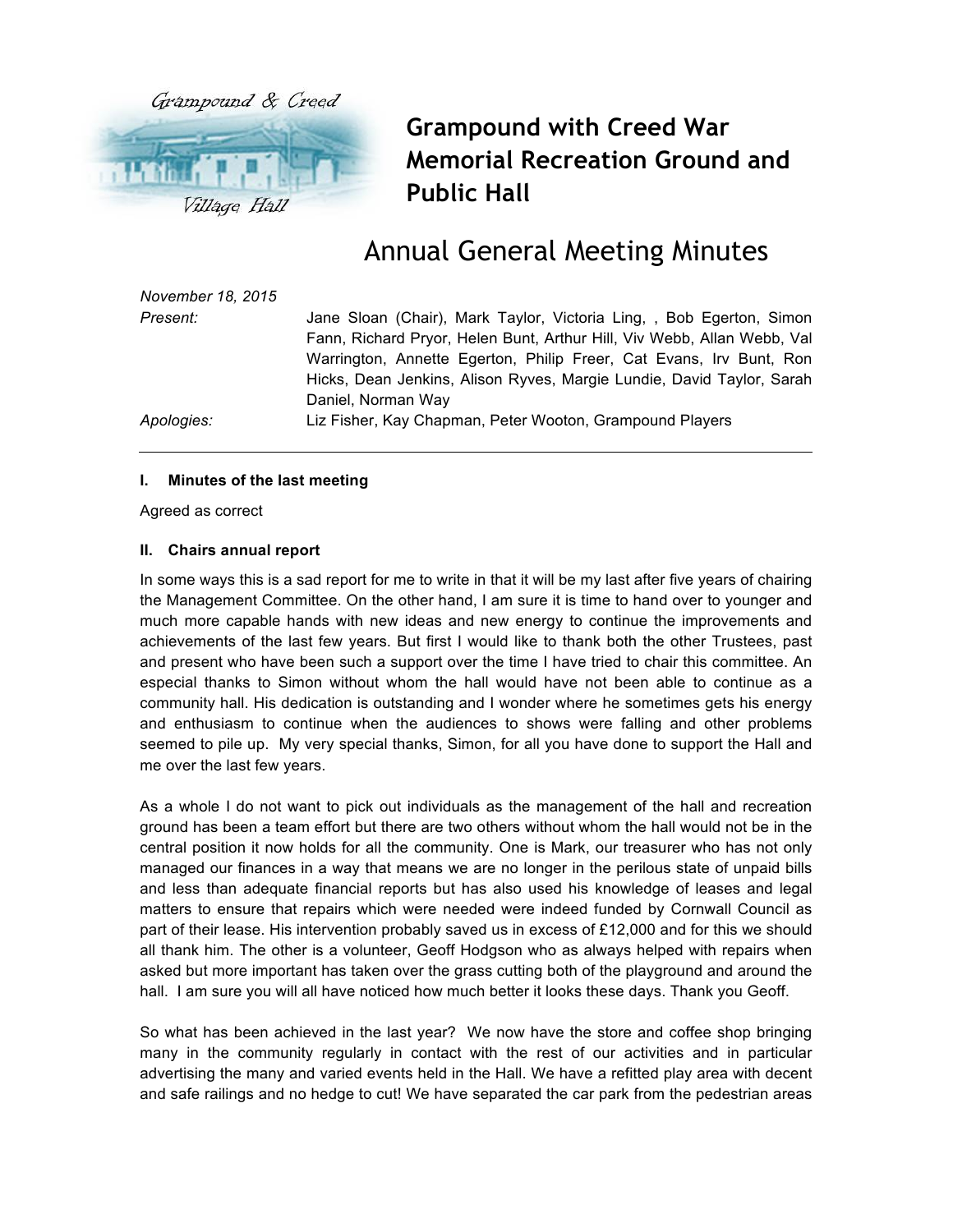with replacing the old and rotten wooden posts with metal posts and chains. We even have a defibulater thanks to the W.I. and better outside notice boards doing away with the mess of notices on the hall door. We have instigated The Friends of the Village Hall and would welcome more to join – there are benefits as was realised as they came to drink Champagne together to celebrate 200 shows since the Hall was rebuilt. In so many ways the G.C.R.and V.H is truly now serving the whole village as was intended by those good people who donated the area to us all in 1918/24.

Finally I would like to wish the Trustees the very best in their task of maintaining their Trust both the Hall building and the surrounding ground. I am sure that they will ensure that it continues as a hub of the community and I am equally sure that our Community will support them in their task as so many have done in the past. Thank you.

No further questions were asked

## **III. Treasurers annual report**

- A copy of the accounts was circulated by the treasurer, which have been audited by Geoff Hodgson.
- **Mark Taylor** noted that the hall was not running at a profit but was breaking even. In order to continue to break even events provided by the hall must continue to be supported by the local and wider community.
- **Mark Taylor** thanked Cat, Kieran and the team for hosting the murder mystery which made a profit of £1,100
- **Mark Taylor** thanked Jane and Victoria for the "Friends" initiative which has brought in £445
- **Jane Sloan** noted that the accounts showed that the village hall should be the hub of the village
- Geoff Hodgson has agreed to continue auditing the accounts for the next financial year

### **IV. Hall annual report**

- Thanks was given to the shop for selling and promoting events.
- Mark Taylor, Sarah Daniel and Jane Sloan and their helpers were thanked for cakes and refreshments provided at the shows
- Irv Bunt, Phil Manell and Tony Davies were thanked for helping set up the hall for shows
- Regular hirers continue to use the hall, however there are some times still available. It was noted that the committee room was now available during the day
- 24 shows have been produced this year, which is on target
- Up coming shows include: Hitler Dances, NosLowen, Grampound Players, Christmas time and the Office Christmas Do
- Bookings for next year are coming in
- The hall has some sports representation including the Football club, Pilates and Zumba

## **V. Election of trustees**

- Victoria Ling, Richard Pryor and David Taylor will remain in post.
- Those standing for election: Mark Taylor, Helen Bunt, Bob Egerton, Alison Ryves, Cat Evans